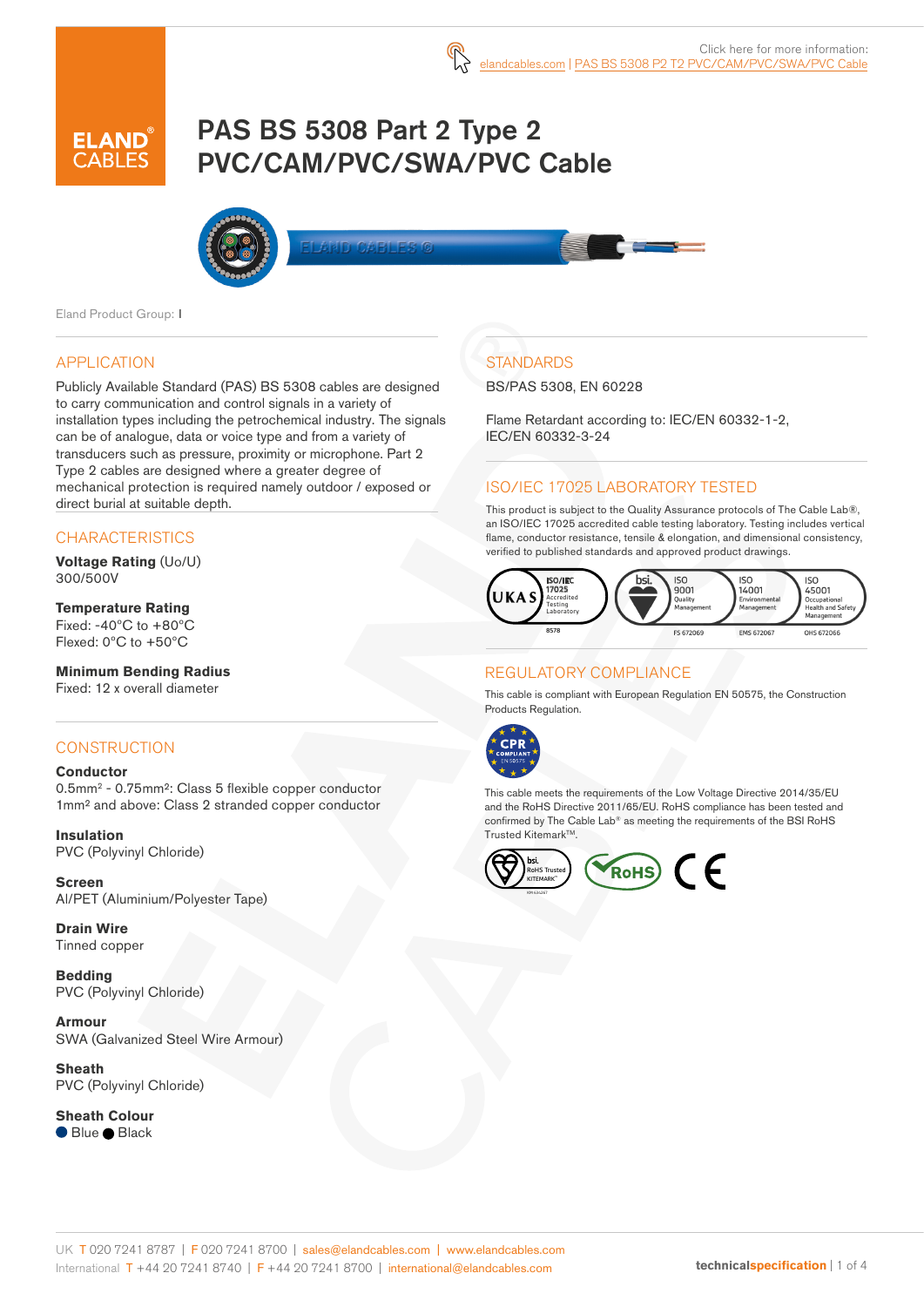# DIMENSIONS

#### Collectively Screened

| ELAND PART NO. | NO. OF<br>PAIRS/TRIPLE | NOMINAL CROSS SECTIONAL AREA<br>mm <sup>2</sup> | NOMINAL OVERALL DIAMETER<br>mm |
|----------------|------------------------|-------------------------------------------------|--------------------------------|
| I0105P2T2CP**  | 1P                     | 0.5                                             | 11.4                           |
| I0175P2T2CP**  | 1P                     | 0.75                                            | 11.8                           |
| I0110P2T2CP**  | 1P                     | $\overline{1}$                                  | 11.8                           |
| I0115P2T2CP**  | 1P                     | 1.5                                             | 12.9                           |
| I0125P2T2CP**  | $1\mathsf{P}$          | 2.5                                             | 13.7                           |
| I1T05P2T2CP**  | 1T                     | 0.5                                             | 11.7                           |
| I1T75P2T2CP**  | 1T                     | 0.75                                            | 12.1                           |
| I1T10P2T2CP**  | 1T                     | $\mathbf{1}$                                    | 12.3                           |
| I1T15P2T2CP**  | 1T                     | 1.5                                             | 13.5                           |
| I1T25P2T2CP**  | 1T                     | 2.5                                             | 17.3                           |
| I0205P2T2CP**  | 2P(Q)                  | 0.5                                             | 12.3                           |
| I0275P2T2CP**  | 2P(Q)                  | 0.75                                            | 13                             |
| I0210P2T2CP**  | 2P(Q)                  | $\overline{1}$                                  | 13                             |
| I0215P2T2CP**  | 2P(Q)                  | 1.5                                             | 14.3                           |
| I0225P2T2CP**  | 2P(Q)                  | 2.5                                             | 15.3                           |
| I0505P2T2CP**  | 5P                     | 0.5                                             | 17.9                           |
| I0575P2T2CP**  | $5\mathsf{P}$          | 0.75                                            | 19.3                           |
| I0510P2T2CP**  | $5\mathsf{P}$          | $\mathbf{1}$                                    | 19.7                           |
| I0515P2T2CP**  | 5P                     | 1.5                                             | 22.1                           |
| 10525P2T2CP**  | $5\mathsf{P}$          | 2.5                                             | 24.1                           |
| I1005P2T2CP**  | 10P                    | 0.5                                             | 22.9                           |
| I1075P2T2CP**  | 10P                    | 0.75                                            | 25.5                           |
| I1010P2T2CP**  | <b>10P</b>             | $\overline{1}$                                  | 24.3                           |
| I1015P2T2CP**  | <b>10P</b>             | 1.5                                             | 28.4                           |
| I1025P2T2CP**  | <b>10P</b>             | $2.5\,$                                         | 32.1                           |
| I1505P2T2CP**  | 15P                    | 0.5                                             | 26.4                           |
| I1575P2T2CP**  | 15P                    | 0.75                                            | 28.7                           |
| 11510P2T2CP**  | 15P                    | $\mathbf{1}$                                    | 28.1                           |
| I1515P2T2CP**  | 15P                    | 1.5                                             | 32.2                           |
| I1525P2T2CP**  | 15P                    | 2.5                                             | 36.4                           |
| I2005P2T2CP**  | 20P                    | 0.5                                             | 29.1                           |
| I2075P2T2CP**  | 20P                    | 0.75                                            | 31.6                           |
| I2010P2T2CP**  | 20P                    | $\overline{1}$                                  | 31.2                           |
| I2015P2T2CP**  | 20P                    | 1.5                                             | 35.7                           |
| I2025P2T2CP**  | 20P                    | 2.5                                             | 41                             |

\* Designates the sheath colour. For each Eland Cables part number replace with the colour code

 $T =$ Triple

# **CONDUCTORS**

| NOMINAL CROSS SECTIONAL AREA<br>mm <sup>2</sup> | <b>CONDUCTOR CLASS</b> | MAXIMUM DC RESISTANCE OF CONDUCTOR AT 20°C<br>ohms/km |
|-------------------------------------------------|------------------------|-------------------------------------------------------|
| 0.5                                             |                        | 39                                                    |
| 0.75                                            |                        | 26                                                    |
|                                                 |                        | 18.1                                                  |
| 1.5                                             |                        | 12.1                                                  |
| 2.5                                             |                        | 7.41                                                  |

 $P = \text{Pairs}$ 

 $Q = Quad$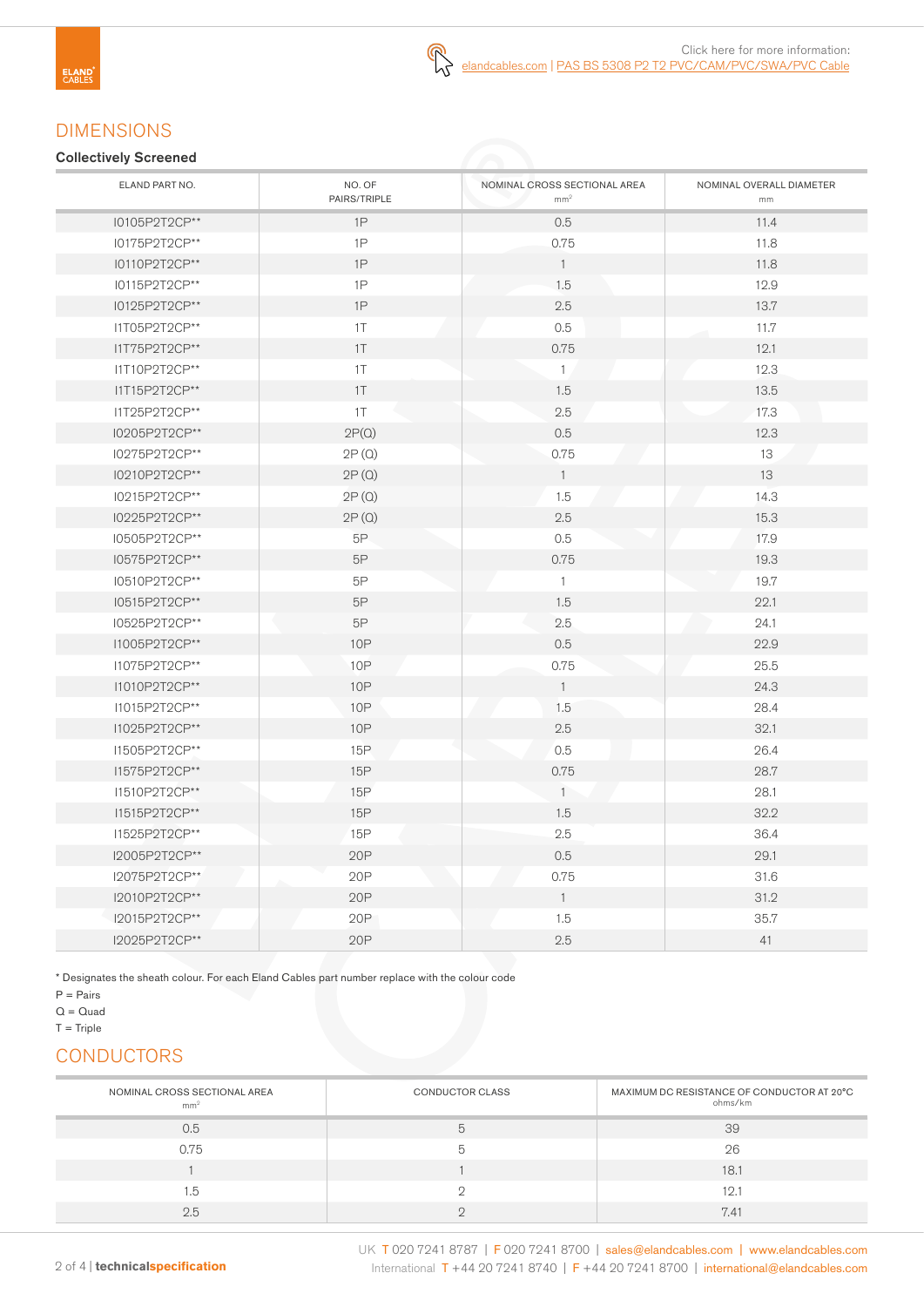# ELECTRICAL CHARACTERISTICS

#### Individually and Collectively Screened

| NOMINAL CROSS<br><b>SECTIONAL AREA</b><br>mm <sup>2</sup> |                                    | MUTUAL CAPACITANCE<br>pF/m     | MINIMUM INSULATION<br>RESISTANCE AT 20°C<br>mohms/km | MAXIMUM<br>L/R RATIO<br>µH/ohms |
|-----------------------------------------------------------|------------------------------------|--------------------------------|------------------------------------------------------|---------------------------------|
|                                                           | Between Pairs or<br>Adjacent Cores | Between any<br>Core and Screen |                                                      |                                 |
| 0.5                                                       | 250                                | 450                            | $>25$                                                | 25                              |
| 0.75                                                      | 250                                | 450                            | $>25$                                                | 25                              |
|                                                           | 250                                | 450                            | $>25$                                                | 25                              |
| 1.5                                                       | 250                                | 450                            | $>25$                                                | 40                              |
| 2.5                                                       | 250                                | 450                            | $>25$                                                | 65                              |

# CORE IDENTIFICATION

| PAIR NO.       | A WIRE           | <b>B WIRE</b>   |
|----------------|------------------|-----------------|
| $\mathbf{1}$   | $\bigcirc$ White | $\bullet$ Blue  |
| $\mathbf{2}$   | $O$ White        | Orange          |
| 3              | $\bigcirc$ White | $\bullet$ Green |
| $\overline{4}$ | $O$ White        | <b>Brown</b>    |
| $\mathbf 5$    | $\bigcirc$ White | $\bullet$ Grey  |
| $\,6$          | $\bullet$ Red    | Blue            |
| $\,7$          | $\bullet$ Red    | Orange          |
| 8              | $\bullet$ Red    | Green           |
| $\mathsf{9}$   | $\bullet$ Red    | <b>Brown</b>    |
| $10$           | $\bullet$ Red    | $\bullet$ Grey  |
| 11             | $\bullet$ Black  | Blue            |
| 12             | $\bullet$ Black  | Orange          |
| 13             | $\bullet$ Black  | Green           |
| 14             | $\bullet$ Black  | <b>Brown</b>    |
| 15             | $\bullet$ Black  | $\bullet$ Grey  |
| 16             | Yellow           | $\bullet$ Blue  |
| 17             | ● Yellow         | Orange          |
| 18             | ● Yellow         | $\bullet$ Green |
| 19             | ● Yellow         | <b>Brown</b>    |
| 20             | ● Yellow         | $\bullet$ Grey  |
| 21             | White/Blue       | Blue            |
| 22             | White/Blue       | Orange          |
| 23             | White/Blue       | Green           |
| 24             | White/Blue       | <b>Brown</b>    |
| 25             | White/Blue       | $\bullet$ Grey  |
| 26             | Red/Blue         | $\bullet$ Blue  |
| 27             | Red/Blue         | Orange          |
| 28             | Red/Blue         | $\bullet$ Green |
| 29             | Red/Blue         | <b>Brown</b>    |
| 30             | Red/Blue         | $\bullet$ Grey  |
| 31             | Blue/Black       | Blue            |
| 32             | Blue/Black       | Orange          |
| 33             | Blue/Black       | $\bullet$ Green |
| 34             | Blue/Black       | <b>Brown</b>    |
| 35             | Blue/Black       | $\bullet$ Grey  |
| 36             | Yellow/Blue      | $\bullet$ Blue  |
| 37             | Yellow/Blue      | Orange          |

UK T 020 7241 8787 | F 020 7241 8700 | sales@elandcables.com | www.elandcables.com International T +44 20 7241 8740 | F +44 20 7241 8700 | international@elandcables.com